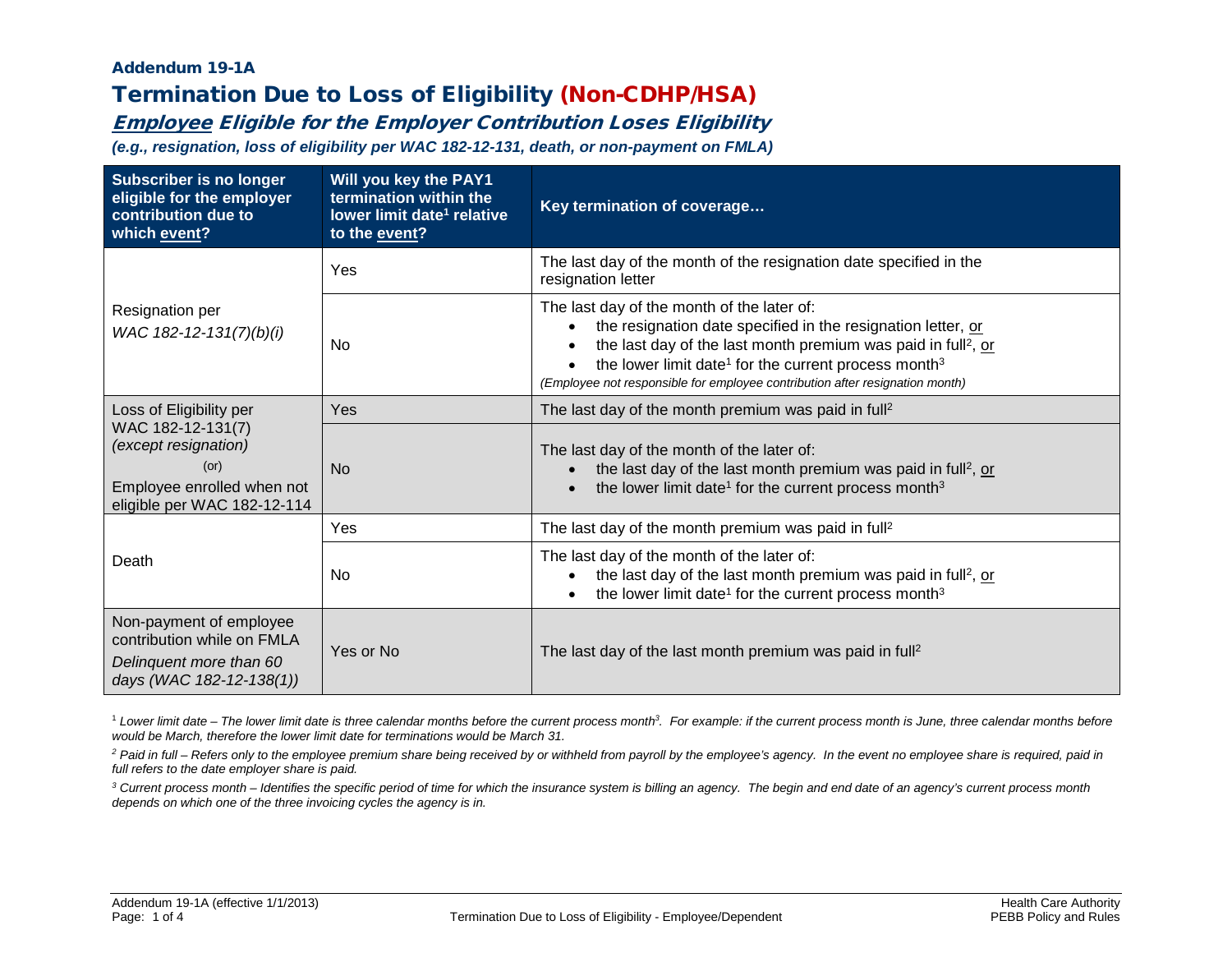#### Addendum 19-1A Termination Due to Loss of Eligibility (CDHP/HSA)

## Employee Eligible for the Employer Contribution Loses Eligibility

*(e.g., resignation, loss of eligibility per WAC 182-12-131, death, or non-payment on FMLA)*

| <b>Subscriber is no longer</b><br>eligible for the employer<br>contribution due to which<br>event? | Will you key the PAY1<br>termination prior to the<br>current month's Carrier<br><b>Payment Date<sup>4</sup>?</b> | Key termination of coverage                                                                                                    |
|----------------------------------------------------------------------------------------------------|------------------------------------------------------------------------------------------------------------------|--------------------------------------------------------------------------------------------------------------------------------|
|                                                                                                    | Yes                                                                                                              | If resignation date is in:                                                                                                     |
| Resignation per                                                                                    |                                                                                                                  | • the current month; key termination the last day of this month<br>• a prior month; key termination the last day of last month |
| WAC 182-12-131(7)(b)(i)                                                                            | No                                                                                                               | Last day of this month<br>(Employee not responsible for premium after resignation month; WAC 182-08-180(7))                    |
| Loss of Eligibility per                                                                            | Yes                                                                                                              | If loss of eligibility date is in:                                                                                             |
| WAC 182-12-131(7)<br><i>(except resignation)</i><br>(or)                                           |                                                                                                                  | • the current month; key termination the last day of this month<br>• a prior month; key termination the last day of last month |
| Employee enrolled when not<br>eligible per WAC 182-12-114                                          | <b>No</b>                                                                                                        | Last day of this month<br>(WAC 182-08-180(7))                                                                                  |
|                                                                                                    | Yes                                                                                                              | If date of death is in:                                                                                                        |
| Death                                                                                              |                                                                                                                  | • the current month; key termination the last day of this month<br>• a prior month; key termination the last day of last month |
|                                                                                                    | <b>No</b>                                                                                                        | Last day of this month                                                                                                         |
| Non-payment of employee<br>contribution while on FMLA                                              | Yes                                                                                                              | Last day of last month                                                                                                         |
| Delinquent more than 60<br>days (WAC 182-12-138(1))                                                | <b>No</b>                                                                                                        | Last day of this month                                                                                                         |

*<sup>4</sup> Carrier payment date – The CPD is the date PEBB pays the health plan for the current month of coverage. For CDHP/HSA enrollees, premiums cannot be recovered after the CPD.*  The carrier payment date (CPD) is the 23<sup>rd</sup> day of each month. If this date falls on a weekend or holiday, the adjusted carrier payment date is the last working date before the 23<sup>rd</sup> day *of the month. For example, 9/23/12 is a Sunday; the adjusted carrier payment date is Friday 9/21/12. See examples below:*

| <b>Employee Loss of Eligibility</b> | <b>PAY1 Keying Date</b>    | <b>Coverage End Date</b> |                          |
|-------------------------------------|----------------------------|--------------------------|--------------------------|
| March 16                            | March 16-April 23          | March 31                 |                          |
| March 16                            | April 24-May 23            | April 30                 |                          |
|                                     |                            |                          |                          |
| <b>SOE Date</b>                     |                            |                          |                          |
|                                     | <b>Notification of SOE</b> | <b>PAY1 Keying Date</b>  | <b>Coverage End Date</b> |
| August 31                           | October 23                 | October 23               | September 30             |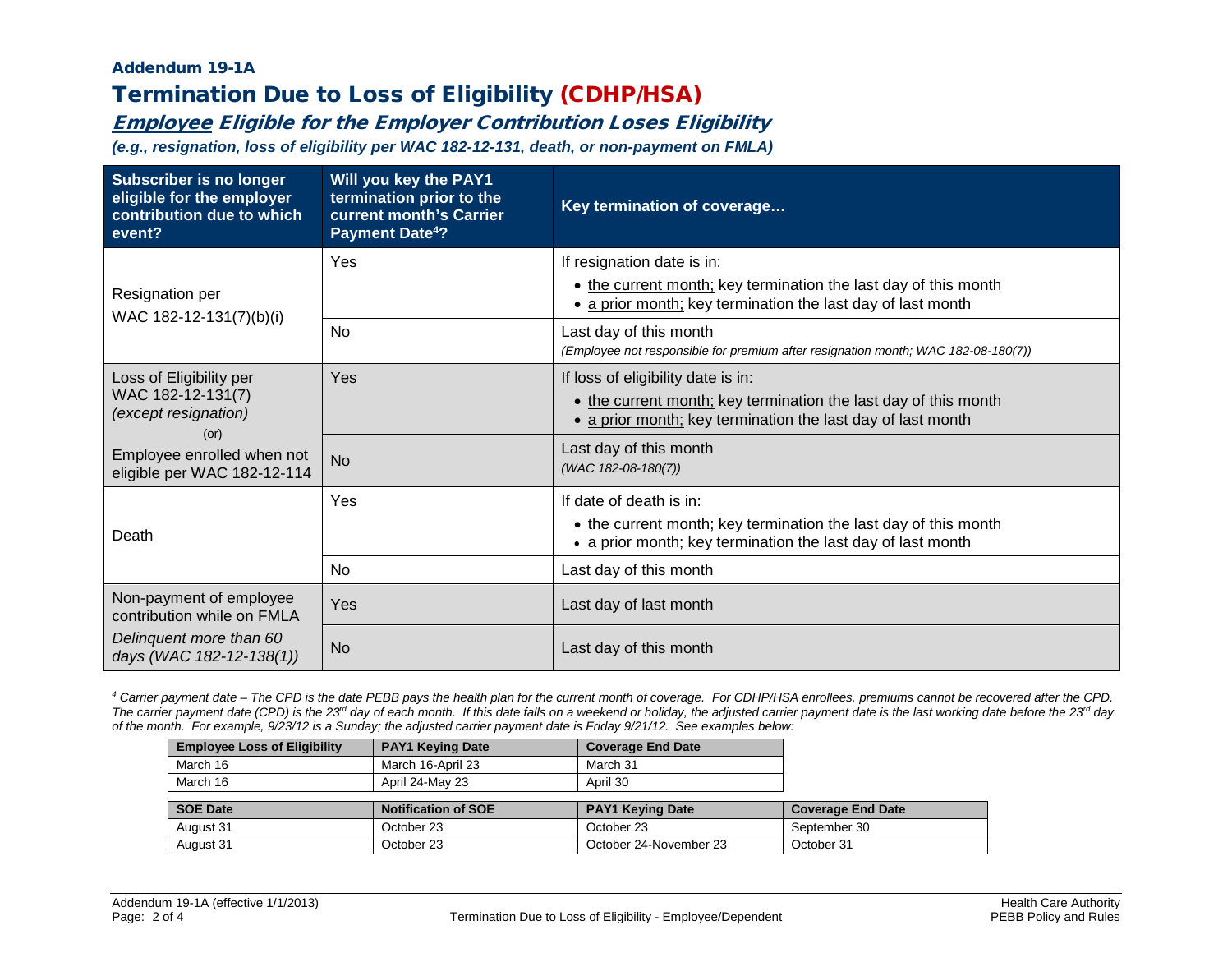#### Addendum 19-1A Termination Due to Loss of Eligibility (Non-CDHP/HSA)

## Dependent of Employee Eligible for the Employer Contribution Loses Eligibility

*(e.g., loss of eligibility per WAC 182-12-260 or death)*

| Dependent is no<br>longer eligible due<br>to which event?                                                                               | <b>Was notification</b><br>provided within 60<br>days of date of loss of<br>eligibility or death? | Will you key the PAY1<br>termination within the<br>lower limit date <sup>1</sup> relative<br>to the event? | Key termination of coverage                                                                                                                                  |
|-----------------------------------------------------------------------------------------------------------------------------------------|---------------------------------------------------------------------------------------------------|------------------------------------------------------------------------------------------------------------|--------------------------------------------------------------------------------------------------------------------------------------------------------------|
| Loss of Eligibility per                                                                                                                 |                                                                                                   | Yes                                                                                                        | The last day of the month of loss of eligibility                                                                                                             |
| WAC 182-12-260<br>• Stepchild Note <sup>5</sup><br>• Dual Enrollment Note <sup>6</sup>                                                  | Yes                                                                                               | No                                                                                                         | The last day of the month of the lower limit date <sup>1</sup> for the current<br>process month <sup>3</sup>                                                 |
| $($ or $)$<br>Dependent enrolled<br>when not eligible <sup>7</sup> per<br>WAC 182-12-260, or<br>employee enrolled<br>when not eligible. | <b>No</b>                                                                                         | Yes                                                                                                        | The last day of the month of loss of eligibility<br>(COBRA/continuation of coverage NOT allowed)                                                             |
|                                                                                                                                         |                                                                                                   | No.                                                                                                        | The last day of the month of the lower limit date <sup>1</sup> for the current<br>process month <sup>3</sup><br>(COBRA/continuation of coverage NOT allowed) |
|                                                                                                                                         | Yes                                                                                               | Yes or No                                                                                                  | The last day of the month of death                                                                                                                           |
| Death                                                                                                                                   | No.                                                                                               | <b>Yes</b>                                                                                                 | The last day of the month of death                                                                                                                           |
|                                                                                                                                         |                                                                                                   | <b>No</b>                                                                                                  | The last day of the month of the lower limit date <sup>1</sup> for the current<br>process month <sup>3</sup>                                                 |

<sup>1</sup> Lower limit date – The lower limit date is three calendar months before the current process month? For example: if the current process month is June, three calendar months before *would be March, therefore the lower limit date for terminations would be March 31.*

*<sup>3</sup> Current process month – Identifies the specific period of time for which the insurance system is billing an agency. The begin and end date of an agency's current process month depends on which one of the three invoicing cycles the agency is in.*

*<sup>5</sup> Stepchild loss of eligibility – The stepchild relationship to a subscriber ends on the same date the subscriber's legal relationship with the spouse or domestic partner ends through divorce, annulment, dissolution, or termination.*

*<sup>6</sup> Dual enrollment is prohibited – PEBB health plan coverage is limited to a single enrollment per individual. A dependent of a PEBB subscriber who becomes eligible as an employee*  for the employer contribution toward PEBB coverage must return forms to enroll in or waive PEBB medical within 31-days after they become newly eligible. If he or she does not waive *medical, termination of coverage as a dependent must coincide with the date coverage begins as an employee.*

*<sup>7</sup> Dependent enrolled when not eligible – If a dependent was enrolled when not eligible for PEBB coverage, assume "No" to question "Was notification provided within 60 days of date of loss of eligibility or death?" and key termination of dependent coverage as directed.*